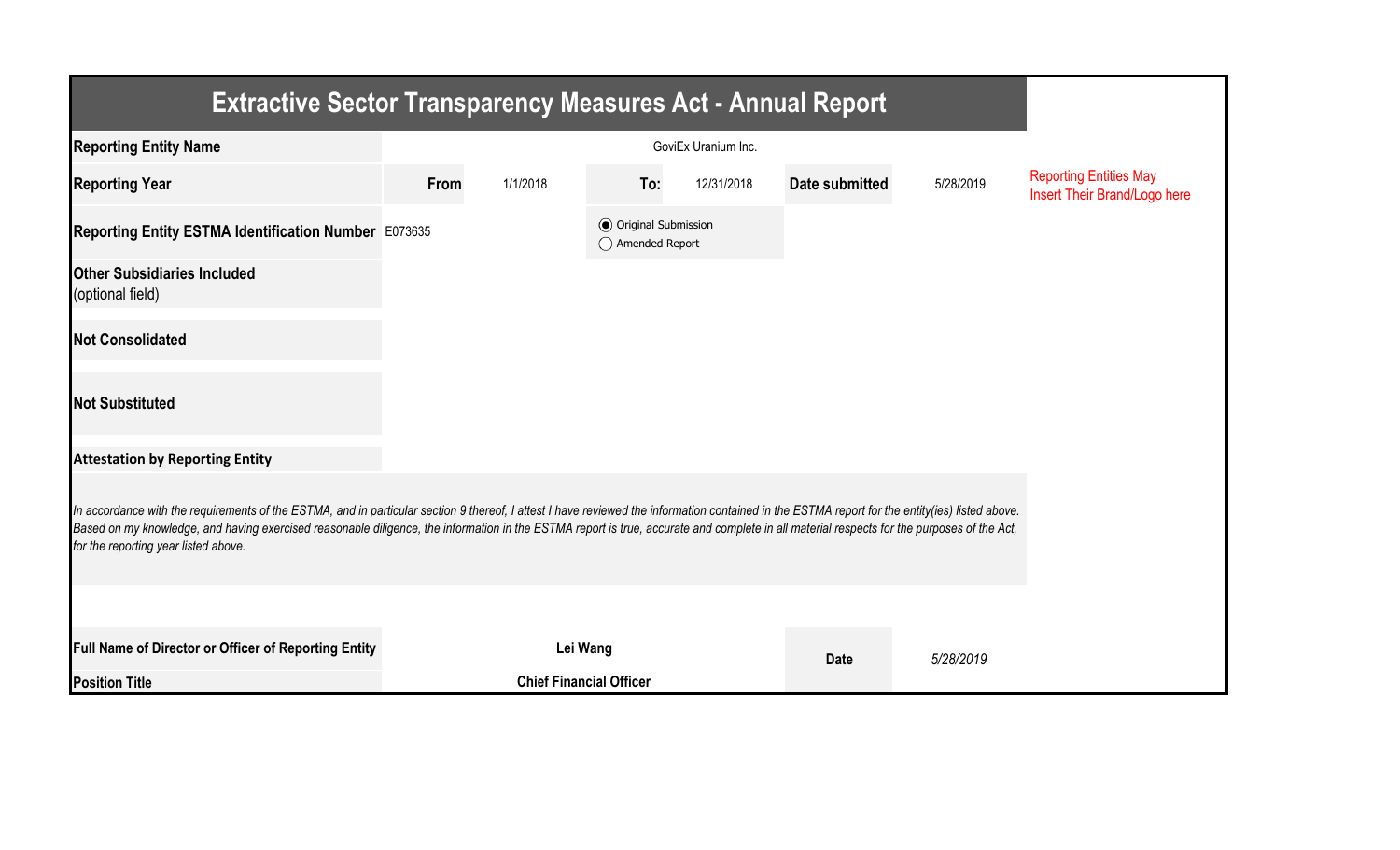| <b>Extractive Sector Transparency Measures Act - Annual Report</b>                                                                                                               |                         |                                                                                 |                                       |                  |         |                                |                |                  |                                               |                               |                                  |
|----------------------------------------------------------------------------------------------------------------------------------------------------------------------------------|-------------------------|---------------------------------------------------------------------------------|---------------------------------------|------------------|---------|--------------------------------|----------------|------------------|-----------------------------------------------|-------------------------------|----------------------------------|
| <b>Reporting Year</b><br><b>Reporting Entity Name</b><br><b>Reporting Entity ESTMA</b><br><b>Identification Number</b><br><b>Subsidiary Reporting Entities (if</b><br>necessary) | From:                   | 1/1/2018                                                                        | To:<br>GoviEx Uranium Inc.<br>E073635 | 12/31/2018       |         | <b>Currency of the Report</b>  | <b>USD</b>     |                  |                                               |                               |                                  |
| <b>Payments by Payee</b>                                                                                                                                                         |                         |                                                                                 |                                       |                  |         |                                |                |                  |                                               |                               |                                  |
| Country                                                                                                                                                                          | Payee Name <sup>1</sup> | Departments, Agency, etc<br>within Payee that Received<br>Payments <sup>2</sup> | <b>Taxes</b>                          | <b>Royalties</b> | Fees    | <b>Production Entitlements</b> | <b>Bonuses</b> | <b>Dividends</b> | Infrastructure<br><b>Improvement Payments</b> | Total Amount paid to<br>Payee | Notes <sup>34</sup>              |
| Zambia                                                                                                                                                                           | Government of Zambia    | Ministry of Mines                                                               |                                       |                  | 118,264 |                                |                |                  |                                               |                               | 118,264 Mine permits annual fees |
|                                                                                                                                                                                  |                         |                                                                                 |                                       |                  |         |                                |                |                  |                                               |                               |                                  |
| <b>Additional Notes:</b>                                                                                                                                                         |                         |                                                                                 |                                       |                  |         |                                |                |                  |                                               |                               |                                  |